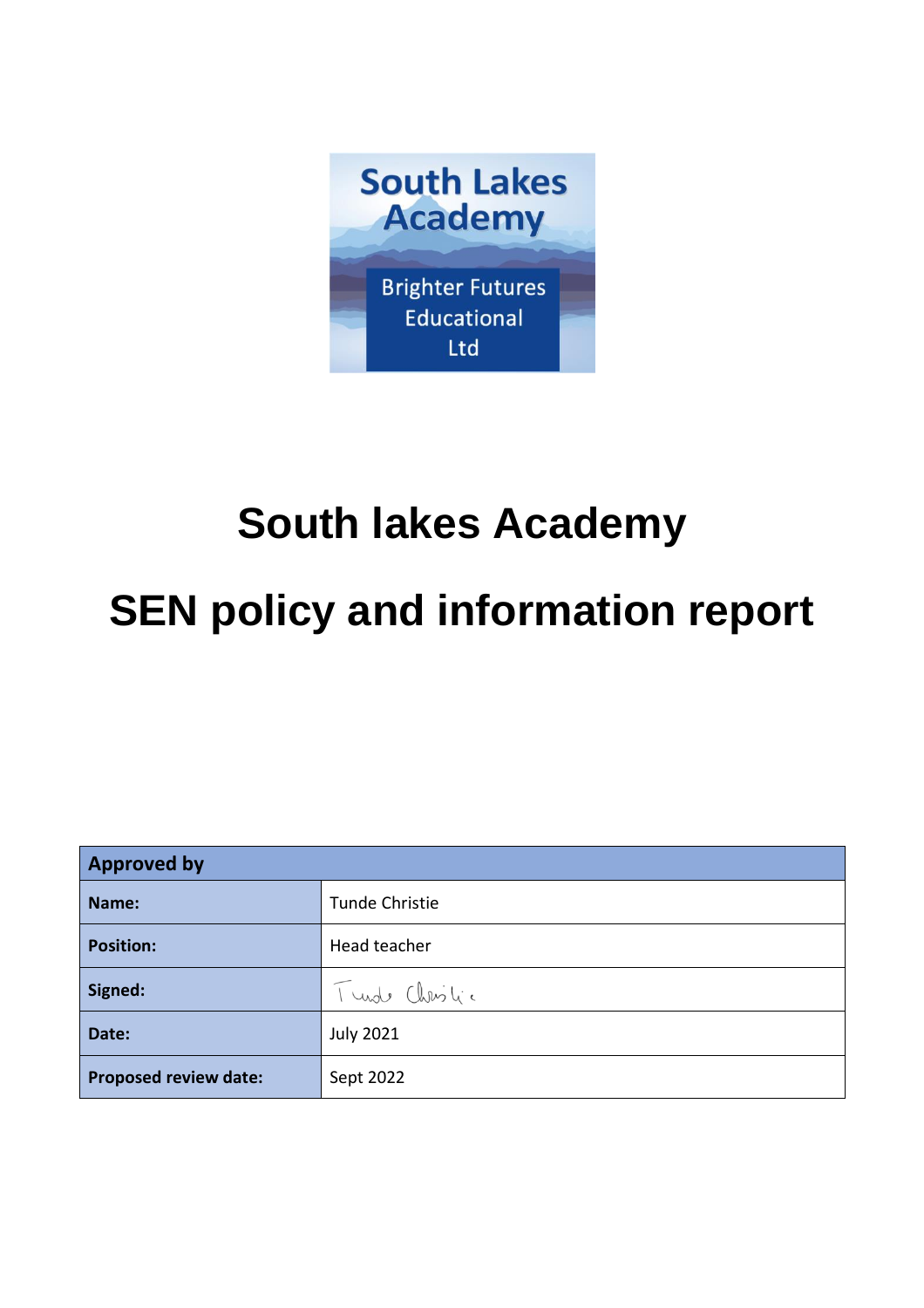# **Contents**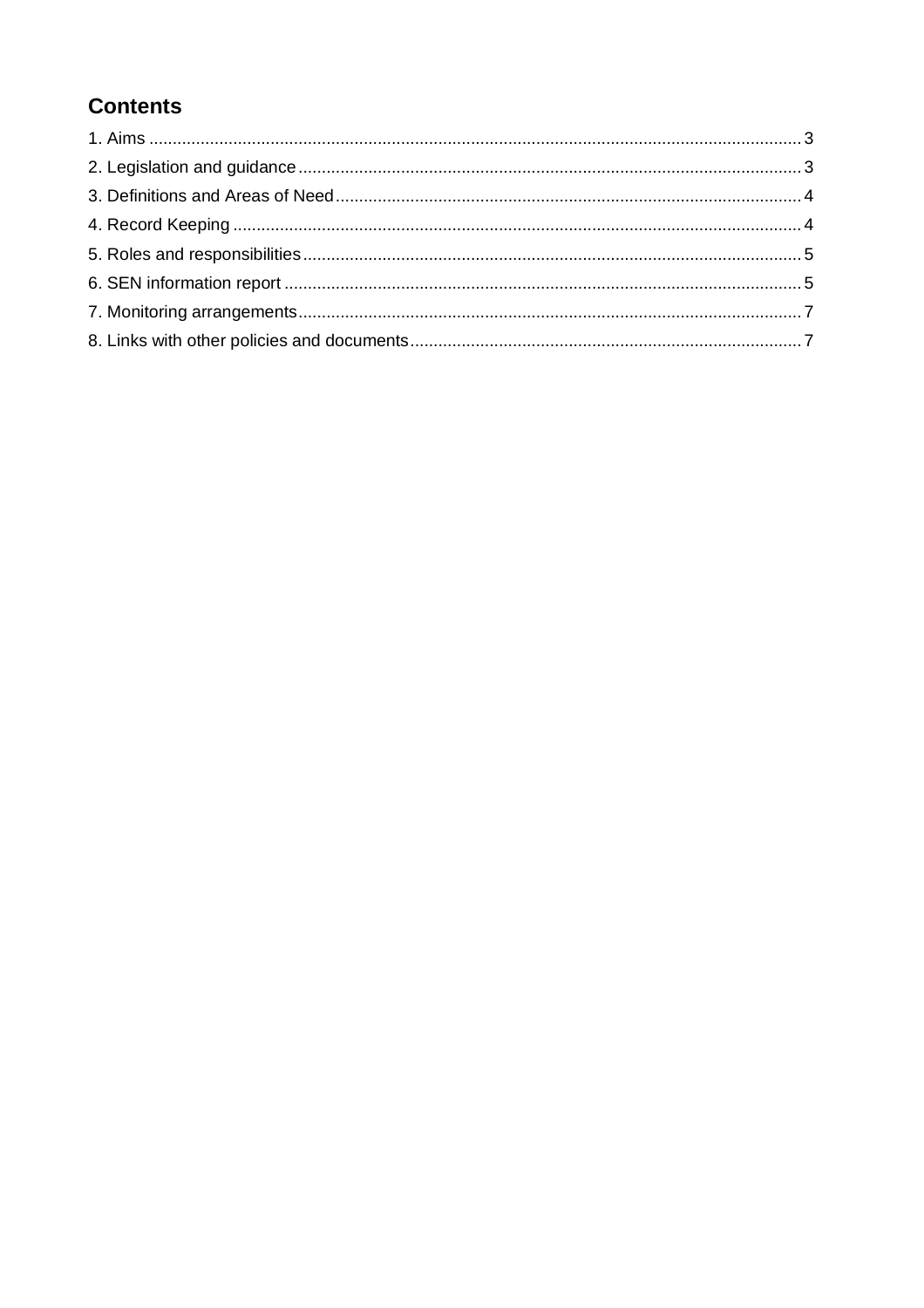## **Mission Statement.**

At South Lakes Academy we will provide a safe, supportive learning environment with opportunities for each student to develop the skills and knowledge to become a responsible, successful citizen.

## **1. Aims**

Our SEN policy and information report aims to:

- Set out how our school will support and make provision for pupils with special educational needs (SEN)
- Explain the roles and responsibilities of everyone involved in providing for pupils with SEN

At South Lakes Academy we recognise that each pupil is unique in character, ability and learning style. Our vision is to recognise these qualities and build upon them so that everyone would reach their full potential in a relaxed, respectful and supportive environment. All staff accept responsibility for providing all children with realistic learning goals in an appropriate and individualized curriculum. Whilst we do not follow the national curriculum in some cases the letter, we use the framework to deliver a rounded educational programme with appropriate differentiation and we link the cultural, social, emotional and spiritual aspects throughout each scheme of work.

We aim to:

- Work in partnership with our students, parents/carers, all staff and external agencies
- Use a range of differentiation to provide effective learning opportunities for all students
- Promote and enhance self-esteem by setting appropriate targets that are realistic and measurable
- Use a variety of complementary approaches to support the student one-to-one or small groups of no more than 3 children
- Use all resources appropriately and effectively
- Make full use of all the support agencies that are available through the LEA

## **2. Legislation and guidance**

This policy and information report is based on the statutory [Special Educational Needs and Disability \(SEND\)](https://www.gov.uk/government/uploads/system/uploads/attachment_data/file/398815/SEND_Code_of_Practice_January_2015.pdf)  [Code of Practice](https://www.gov.uk/government/uploads/system/uploads/attachment_data/file/398815/SEND_Code_of_Practice_January_2015.pdf) and the following legislation:

- [Part 3 of the Children and Families Act 2014,](http://www.legislation.gov.uk/ukpga/2014/6/part/3) which sets out schools' responsibilities for pupils with SEN and disabilities
- [The Special Educational Needs and Disability Regulations 2014,](http://www.legislation.gov.uk/uksi/2014/1530/contents/made) which set out schools' responsibilities for education, health and care (EHC) plans, SEN co-ordinators (SENCOs) and the SEN information report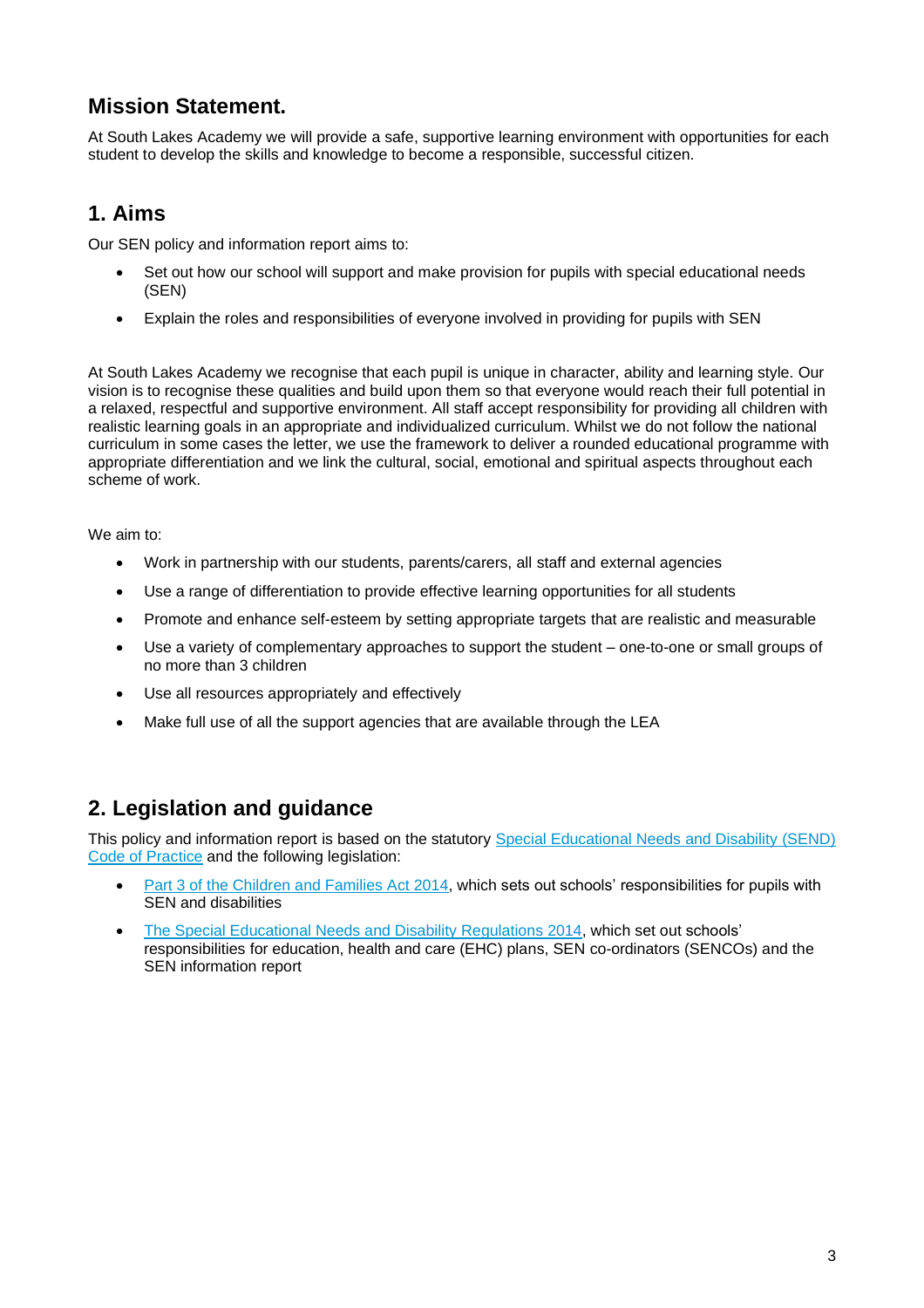# **3. Definitions and Areas of Need**

A pupil has SEN if they have a learning difficulty or disability which calls for special educational provision to be made for them.

They have a learning difficulty or disability if they have:

- A significantly greater difficulty in learning than the majority of others of the same age, or
- A disability which prevents or hinders them from making use of facilities of a kind generally provided for others of the same age in mainstream schools

Special educational provision is educational or training provision that is additional to, or different from, that made generally for other children or young people of the same age by mainstream schools.

South Lakes Academy is specially designed to provide alternative educational provision; hence all our students will meet this criteria in some way or another. We recognise that young people will have needs and requirements which may fall in to at least one of five areas, many children may have inter-related needs. The areas of need are:

- Communication and interaction
- Cognition and learning
- Behaviour, emotional and social development
- Sensory and/or physical
- Medical

The identification and assessment of the special educational needs of children whose first language is not English, requires particular care. Lack of competence in English must not be equated with learning difficulties as understood in the Code of Practice.

## **4. Record Keeping**

Teachers and Head of centre will often keep anecdotal records as part of their continuous assessment. Records will always provide precise positive information about what each young person can do, and about what steps are being taken to help them make progress.

Teachers will:

- Mark books
- Keep records of support given by the teachers
- Keep examples of work

## **4.1 Medical Information**

This is updated as and when information is given. Any major changes are passed on to the relevant teacher and kept in each students SEN file. Whilst it is important to note that a medical diagnosis or a disability does not necessarily imply SEN. It is the young person's educational needs rather than a medical diagnosis that must be considered. However, medical conditions may have a significant impact on a young person's experiences and the way they function in school and if not properly managed could hinder their access to education. Therefore consultation and discussion between parents/carers and relevant agencies is essential to ensuring that the young person is making maximum progress towards reaching their full potential.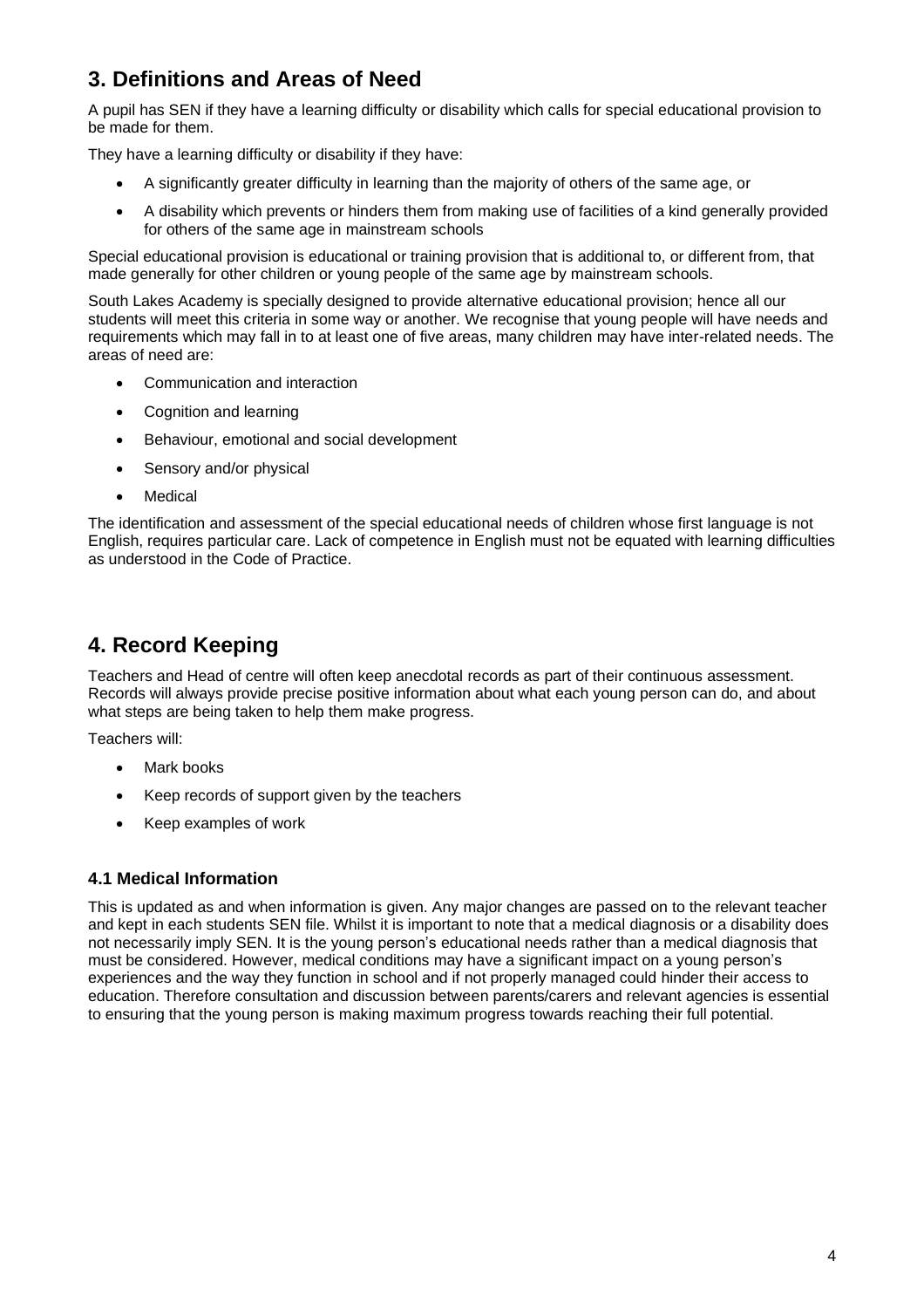# **5. Roles and responsibilities**

## **5.1 The Head of Centre**

#### The Head of Centre is Tunde Christie

She will:

- Determine the strategic development of the SEN policy and provision in the school
- Have day-to-day responsibility for the operation of this SEN policy and the co-ordination of specific provision made to support individual pupils with SEN, including those who have EHC plans
- Provide professional guidance to colleagues and work with staff, parents, and other agencies to ensure that pupils with SEN receive appropriate support and high-quality teaching
- Be the point of contact for external agencies, especially the local authority and its support services
- Liaise with potential next providers of education to ensure pupils and their parents are informed about options and a smooth transition is planned
- Ensure the school keeps the records of all pupils with SEN up to date
- Have overall responsibility for the provision and progress of learners with SEN and/or a disability

#### **5.2 Class teachers**

Each class teacher is responsible for:

- The progress and development of every pupil in their class
- Working closely with any teaching assistants or specialist staff to plan and assess the impact of support and interventions and how they can be linked to classroom teaching
- Working with the Head of Centre to review each pupil's progress and development and decide on any changes to provision
- Ensuring they follow this SEN policy

## **6. SEN information report**

## **6.1 The kinds of SEN that are provided for**

Our school currently provides provision for a range of needs, including:

- Communication and interaction, for example, autistic spectrum disorder, Asperger's Syndrome,
- Cognition and learning, for example, dyslexia, dyspraxia,
- Social, emotional and mental health difficulties, for example, attention deficit hyperactivity disorder (ADHD),
- Sensory and/or physical needs, for example, visual impairments, hearing impairments, processing difficulties, epilepsy, anxiety
- Moderate and multiple learning difficulties

## **6.2 Supporting pupils moving between phases and preparing for adulthood**

We will share information with the school, college, or other setting the pupil is moving to. We will agree with parents and pupils which information will be shared as part of this.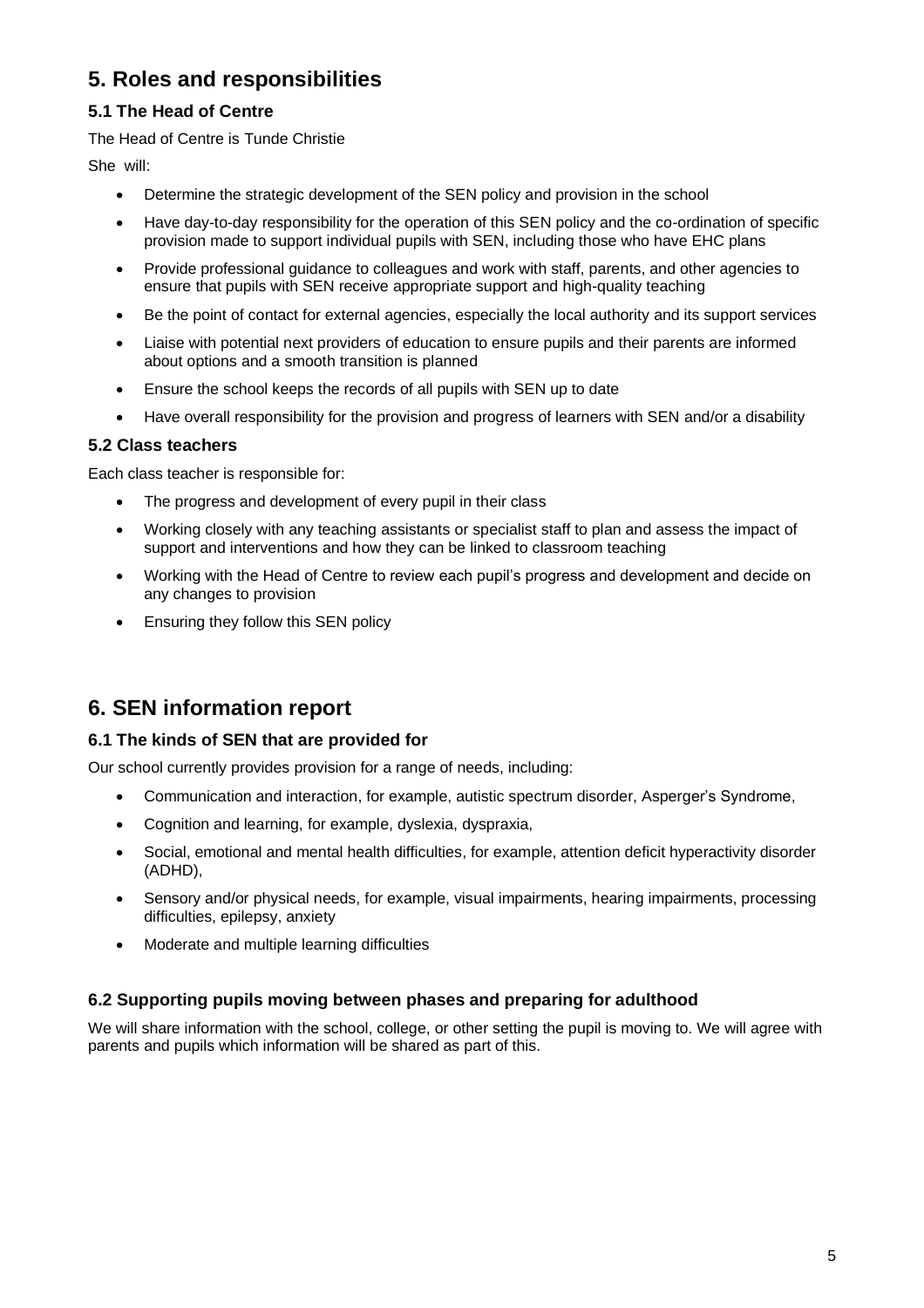#### **6.3 Adaptations to the curriculum and learning environment**

It is very important to realise that many of our young people have complex, inter-connected needs and they should not be categorised or labelled. At South Lakes Academy we strive to build upon what a young person already knows in small individualised steps and use rewards to celebrate these. We believe it is more important to think in terms of individual differences and achievements rather than deficits from within young people. All staff are aware that young people's needs, and difficulties can be linked to a mismatch between task demands, level of concentration and the young person's ability and/or disability.

We recognise that it is important to involve the student when planning their programme. This will ensure that activities are tailoring to their unique interests and he/she will be aware of the desired outcomes.

We make the following adaptations to ensure all pupils' needs are met:

- Breaking difficult tasks down into more manageable parts, across the curriculum
- Variety between practical and written tasks
- Using computers, concept keyboards and DVDs
- Building on young people's strengths and interests
- Modifying worksheets and activities to tailor meet the student
- An awareness of the differing concentration levels of the young people
- Praising and enhancing self-esteem
- Setting achievable targets

#### **6.4 Enabling pupils with SEN to engage in activities available in school**

As the majority of our lessons are offered on a one-to-one or semi-private basis our students have a limited opportunity to socialise and exchange ideas. To promote and provide social opportunities and development we offer activities that bring them together. Some of our activities offered are:

- Outdoor activities such as walking, canoeing, swimming
- Pitch and put, mini golf, or the driving range
- Indoor climbing wall
- Gym
- Badminton, squash or tennis and short tennis
- Extra-curricular activities, such as theatre visits, sporting events and art workshops

#### **6.5 Complaints about SEN provision**

Complaints about SEN provision in our school should be made to the individual teacher in the first instance. They will then be referred to the school's complaints policy.

The parents of pupils with disabilities have the right to make disability discrimination claims to the first-tier SEND tribunal if they believe that our school has discriminated against their children. They can make a claim about alleged discrimination regarding:

- **Exclusions**
- Provision of education and associated services
- Making reasonable adjustments, including the provision of auxiliary aids and services

#### **6.6 The Role of the Local Authority**

The majority of our students are referred to us by Local Authorities – of which we have a close working relationship. Initially we provide a comprehensive Educational Proposal following an initial assessment. Once approved we send regular reports (at least once a year) and conduct a review meeting of a minimum of once a year to ensure that the plan is still relevant